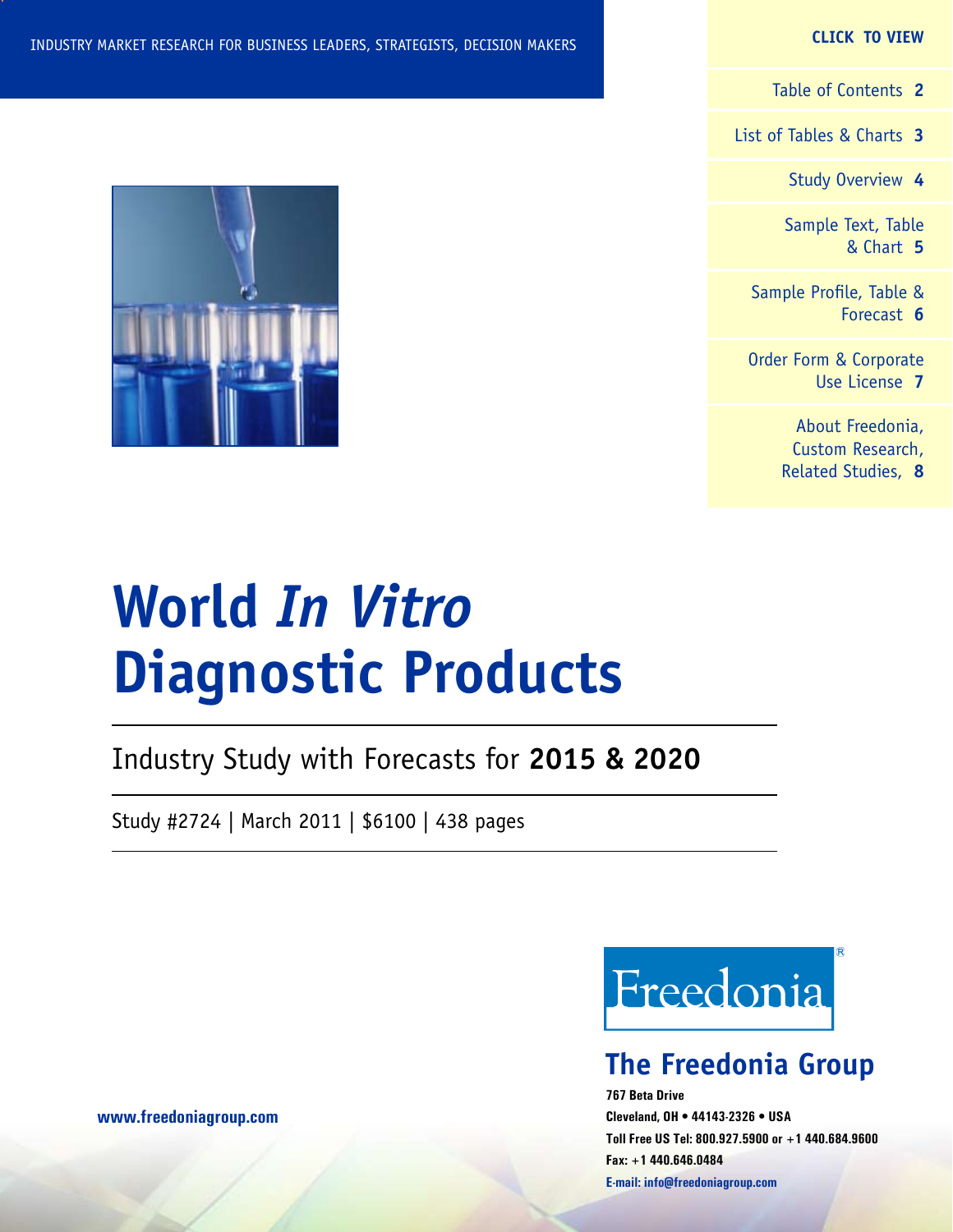### <span id="page-1-0"></span>Study #2724 March 2011 \$6100 438 Pages

# **World** *In Vitro* **Diagnostic Products**

Industry Study with Forecasts for *2015 & 2020*

# **Table of Contents**

# Executive Summary

### Market EnvironmenT

| Recent Economic Trends  6      |  |
|--------------------------------|--|
| World Economic Outlook  8      |  |
| World Demographic Patterns  12 |  |
|                                |  |
| Population 65 Years & Older 15 |  |
| World Health Care Trends 16    |  |
| World Health Expenditures 18   |  |
|                                |  |
|                                |  |
|                                |  |
| Hospital Admissions 27         |  |
| Surgical Procedures 28         |  |
| Outpatient Consultations30     |  |
| IVD Testing Volume 32          |  |
|                                |  |

### PRODUCT OVERVIEW

| Demand by Product Group 46    |  |
|-------------------------------|--|
| IVD Reagents & Consumables49  |  |
|                               |  |
| Clinical Chemistry Products52 |  |
|                               |  |
|                               |  |
| Reagents & Test Kits57        |  |
|                               |  |
| Instruments & Systems 64      |  |
|                               |  |
|                               |  |
|                               |  |
|                               |  |
|                               |  |
|                               |  |
| Instruments & Systems74       |  |
|                               |  |
|                               |  |
|                               |  |
|                               |  |
|                               |  |
|                               |  |
|                               |  |
|                               |  |
|                               |  |
|                               |  |

| Reagents & Consumables 91         |  |
|-----------------------------------|--|
| Instruments & Systems96           |  |
| Demand by Application99           |  |
|                                   |  |
| Hematology Products  101          |  |
| Blood Banking Products  103       |  |
| Hemostasis Products 104           |  |
| Molecular Diagnostic Products 106 |  |
| Demand by Region 107              |  |
| Demand by Product 109             |  |
| Reagents & Consumables  110       |  |
| Instruments & Systems 119         |  |
| Demand by Application 123         |  |
|                                   |  |
|                                   |  |
| Demand by Region 126              |  |
| Demand by Product 128             |  |
| Reagents & Consumables  129       |  |
| Instruments & Systems 130         |  |
| Demand by Application 131         |  |
|                                   |  |
| Cellular Analysis Products 132    |  |
| Demand by Region  132             |  |
| Demand by Product 134             |  |
| Reagents & Consumables  136       |  |
| Instruments & Systems 138         |  |
| Demand by Application 142         |  |
|                                   |  |
| Microbiology Products 144         |  |
| Demand by Region  144             |  |
| Demand by Product 146             |  |
| Reagents & Consumables  146       |  |
| Instruments & Systems 148         |  |
| Demand by Application 149         |  |
|                                   |  |
|                                   |  |

## NORTH AMERICA

| Market Environment  152 |  |
|-------------------------|--|
| IVD Product Demand 155  |  |
|                         |  |
|                         |  |
|                         |  |

## WESTERN EUROPE

| IVD Product Demand 176    |  |
|---------------------------|--|
|                           |  |
|                           |  |
|                           |  |
|                           |  |
|                           |  |
|                           |  |
| Other Western Europe  205 |  |

# ASIA/PACIFIC

| Market Environment  212 |  |
|-------------------------|--|
| IVD Product Demand 216  |  |
|                         |  |
|                         |  |
|                         |  |
|                         |  |
|                         |  |
|                         |  |

Freedonia

# OTHER REGIONS

| Central & South America  248      |  |
|-----------------------------------|--|
|                                   |  |
| Other Central & South America 260 |  |
|                                   |  |
|                                   |  |
| Other Eastern Europe 277          |  |
|                                   |  |

## INDUSTRY STRUCTURE

| Competitive Strategies 297         |  |
|------------------------------------|--|
| Mergers & Acquisitions 299         |  |
| Licensing & Related Agreements 304 |  |
|                                    |  |
| Marketing & Distribution  314      |  |
|                                    |  |
|                                    |  |

# Company Profiles

| Affymetrix Incorporated 326       |  |
|-----------------------------------|--|
|                                   |  |
| ARKRAY Incorporated 333           |  |
|                                   |  |
|                                   |  |
| Becton, Dickinson and Company 350 |  |
|                                   |  |
|                                   |  |
| Bio-Rad Laboratories  364         |  |
|                                   |  |
| Gen-Probe Incorporated  372       |  |
| Hologic Incorporated 378          |  |
|                                   |  |
|                                   |  |
|                                   |  |
|                                   |  |
|                                   |  |
| Olympus Corporation  400          |  |
|                                   |  |
|                                   |  |
|                                   |  |
|                                   |  |
| Thermo Fisher Scientific  430     |  |
|                                   |  |
|                                   |  |

# **Page 2 [Order now, click here!](#page-6-0)**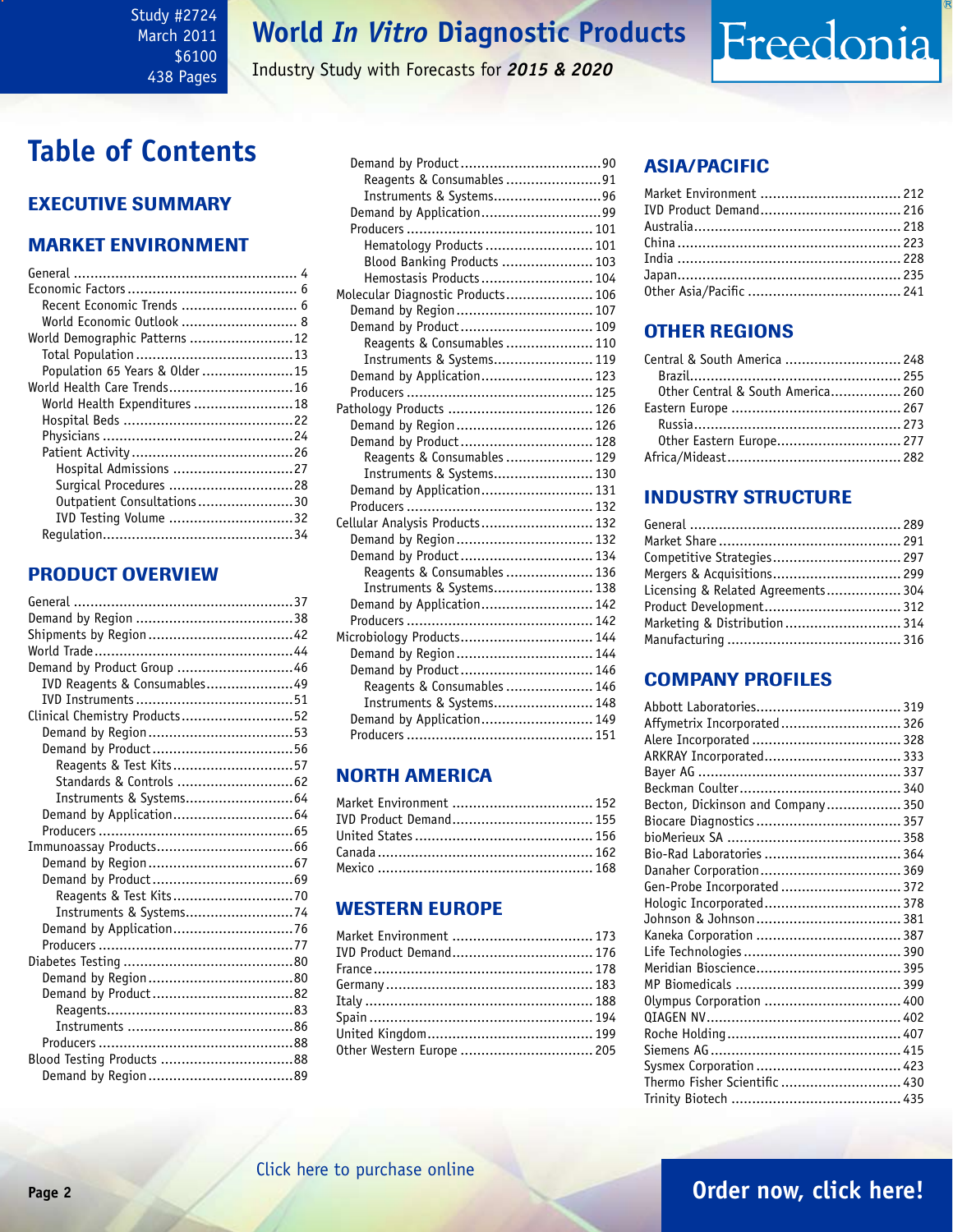Industry Study with Forecasts for *2015 & 2020*

# <span id="page-2-0"></span>**List of Tables/Charts**

### Executive Summary

|--|--|--|--|

### Market EnvironmenT

| 1 World Macroeconomic Indicators 5         |
|--------------------------------------------|
| 2 World Gross Domestic Product by Region12 |
| 3 World Population by Region 14            |
| 4 World Population 65 Years                |
|                                            |
| 5 World Health Care Indicators17           |
| 6 World Health Expenditures by Region 21   |
| Cht World Health Expenditures, 2010 22     |
| 7 World Number of Acute Care               |
| Hospital Beds by Region 24                 |
| 8 World Number of Practicing               |
| Physicians by Region 26                    |
| 9 World Number of Acute Care Hospital      |
| Admissions by Region28                     |
| 10 World Number of Surgical                |
| Procedures by Region 30                    |
| 11 World Number of Outpatient              |
| Consultations by Region32                  |
| 12 World Number of IVD Tests by Region 34  |
|                                            |

### PRODUCT OVERVIEW

| 1 World In Vitro Diagnostic (IVD) Product    |
|----------------------------------------------|
| Demand by Region 41                          |
| Cht World IVD Product Demand                 |
| by Region, 2010 42                           |
| 2 World IVD Product Shipments by Region44    |
| 3 World IVD Product Net Exports by Region.46 |
| 4 World IVD Product Demand                   |
| by Technology & Type48                       |
| Cht World IVD Product Demand                 |
| by Technology, 2010 49                       |
| 5 World Clinical Chemistry Product           |
| Demand by Region 55                          |
| 6 World Clinical Chemistry Product           |
| Demand by Type 56                            |
| 7 World Clinical Chemistry Product           |
| Demand by Application 65                     |
| 8 World Immunoassay Product                  |
|                                              |
| 9 World Immunoassay Product                  |
|                                              |
| 10 World Immunoassay Product                 |
| Demand by Application 77                     |
| 11 World Diabetes Testing Product            |
| Demand by Region 82                          |
| 12 World Diabetes Testing Product            |
| Demand by Type 83                            |
| 13 World Blood Testing Product               |
| Demand by Region 90                          |
|                                              |

| 14 World Blood Testing Product        |
|---------------------------------------|
| Demand by Type 91                     |
| 15 World Blood Testing Product        |
| Demand by Application  101            |
| 16 World Molecular Diagnostic Product |
| Demand by Region  109                 |
| 17 World Molecular Diagnostic Product |
| Demand by Type  110                   |
| 18 World Molecular Diagnostic Product |
| Demand by Application  125            |
| 19 World Pathology Product            |
| Demand by Region  128                 |
| 20 World Pathology Product            |
| Demand by Type  129                   |
| 21 World Pathology Product            |
| Demand by Application  131            |
| 22 World Cellular Analysis Product    |
| Demand by Region  133                 |
| 23 World Cellular Analysis Product    |
| Demand by Type  136                   |
| 24 World Cellular Analysis Product    |
| Demand by Application  142            |
| 25 World Microbiology Product         |
| Demand by Region  145                 |
| 26 World Microbiology Product         |
| Demand by Type  146                   |
| 27 World Microbiology Product         |
| Demand by Application  150            |
|                                       |
|                                       |

### NORTH AMERICA

|  | 1 North America: Health Care Indicators154 |  |
|--|--------------------------------------------|--|
|  | 2 North America: IVD Product Demand 156    |  |
|  | 3 United States: Health Care Indicators159 |  |
|  | 4 United States: IVD Product Demand  162   |  |
|  | 5 Canada: Health Care Indicators 165       |  |
|  | 6 Canada: IVD Product Demand  167          |  |
|  | 7 Mexico: Health Care Indicators  170      |  |
|  | 8 Mexico: IVD Product Demand 172           |  |
|  |                                            |  |
|  |                                            |  |

### WESTERN EUROPE

| 1 Western Europe: Health Care Indicators 175  |
|-----------------------------------------------|
| 2 Western Europe: IVD Product Demand  177     |
| 3 France: Health Care Indicators 180          |
| 4 France: IVD Product Demand  182             |
| 5 Germany: Health Care Indicators 185         |
| 6 Germany: IVD Product Demand  187            |
| 7 Italy: Health Care Indicators  191          |
| 8 Italy: IVD Product Demand 193               |
| 9 Spain: Health Care Indicators 196           |
| 10 Spain: IVD Product Demand  198             |
| 11 United Kingdom: Health Care Indicators 202 |
| 12 United Kingdom: IVD Product Demand204      |
| 13 Other Western Europe: Health               |
| Care Indicators 208                           |
| 14 Other Western Europe: IVD Product          |

Demand by Technology & Type .......... 210

Freedonia

#### ASIA/PACIFIC

| 1 Asia/Pacific: Health Care Indicators 215 |  |
|--------------------------------------------|--|
| 2 Asia/Pacific: IVD Product Demand  217    |  |
| 3 Australia: Health Care Indicators  221   |  |
| 4 Australia: IVD Product Demand 223        |  |
| 5 China: Health Care Indicators 226        |  |
| 6 China: IVD Product Demand  228           |  |
| 7 India: Health Care Indicators  232       |  |
| 8 India: IVD Product Demand 234            |  |
| 9 Japan: Health Care Indicators  238       |  |
| 10 Japan: IVD Product Demand 240           |  |
| 11 Other Asia/Pacific: Health              |  |
| Care Indicators 244                        |  |
| 12 Other Asia/Pacific: IVD Product Demand  |  |
| by Technology & Type 246                   |  |
| 13 Other Asia/Pacific: IVD Product         |  |
| Demand by Country  247                     |  |

### OTHER REGIONS

| 1 Central & South America:                    |
|-----------------------------------------------|
| Health Care Indicators  251                   |
| 2 Central & South America:                    |
| IVD Product Demand 254                        |
| 3 Brazil: Health Care Indicators 258          |
| 4 Brazil: IVD Product Demand  260             |
| 5 Other Central & South America:              |
| Health Care Indicators  264                   |
| 6 Other Central & South America: IVD Product  |
| Demand by Technology & Type  266              |
| 7 Other Central & South America: IVD          |
| Product Demand by Country 267                 |
| 8 Eastern Europe: Health Care Indicators. 270 |
| 9 Eastern Europe: IVD Product Demand 272      |
| 10 Russia: Health Care Indicators 275         |
| 11 Russia: IVD Product Demand  277            |
| 12 Other Eastern Europe: Health               |
| Care Indicators  279                          |
| 13 Other Eastern Europe: IVD Product          |
| Demand by Technology & Type 281               |
| 14 Other Eastern Europe: IVD                  |
| Product Demand by Country 282                 |
| 15 Africa/Mideast: Health Care Indicators 285 |
| 16 Africa/Mideast: IVD Product                |
| Demand by Technology & Type  287              |
| 17 Africa/Mideast: IVD Product                |
| Demand by Country  288                        |
|                                               |

#### INDUSTRY STRUCTURE

| 1 World IVD Product Sales                    |  |
|----------------------------------------------|--|
|                                              |  |
| Cht World IVD Products Market Share, 2010292 |  |
| 2 Selected Acquisitions & Divestitures 301   |  |

3 Selected Cooperative Agreements.......... 306

# **Page 3 [Order now, click here!](#page-6-0)**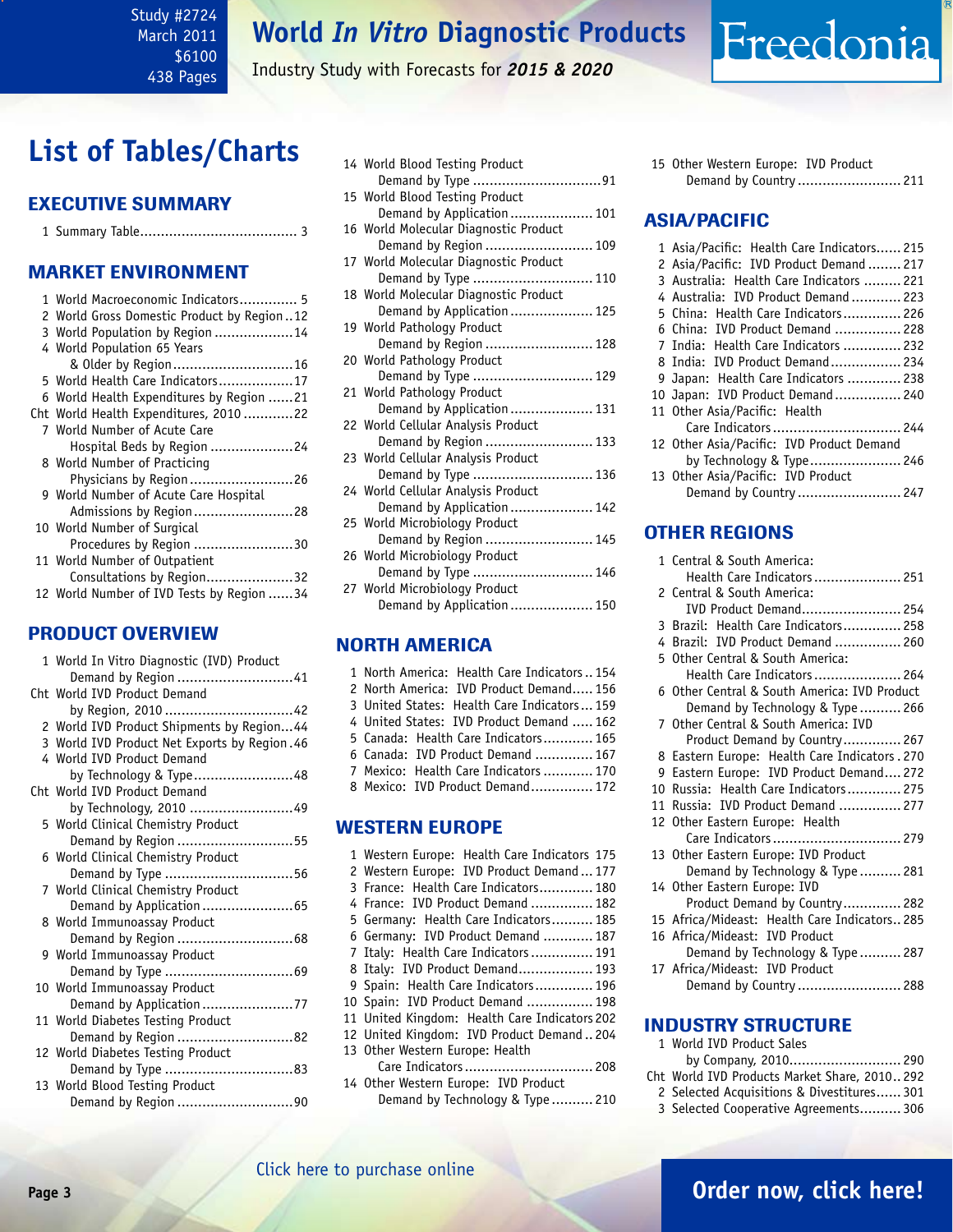<span id="page-3-0"></span>Study #2724 March 2011 \$6100 438 Pages

Industry Study with Forecasts for *2015 & 2020*

*Based on the advanced nature of medical delivery systems and the widespread health insurance coverage of residents, developed countries will claim about three-fourths of world demand.*

# **World demand to rise 7.1% annually through 2015**

World demand for in vitro diagnostic (IVD) products will increase 7.1 percent annually through 2015. Based on the advanced nature of medical delivery systems and the widespread health insurance coverage of residents, the developed countries combined will absorb about three-fourths of the total. The US will remain the largest market for IVD products, based on aging demographic patterns, a high health care spending intensity, the favorable receptiveness of medical providers to new reagents and instruments, and overall trends promoting the use of patient tests to detect diseases in early, more treatable stages.

Developing world demand for IVD products will rise much faster than developed world demand as countries upgrade and expand health care systems. These improvements will boost the volume of patient tests, especially in China and other emerging economies. Nonetheless, IVD product demand in developing areas will remain largely in low cost reagents and instruments for basic health screening.

# **Molecular diagnostics, pathology products to lead gains**

Increasing use in patient health screening, coupled with advances in integrated and point-of-care systems with greater productivity, will boost world demand for



clinical chemistry products through 2015. Over the same period, the global market for immunoassay products will rise at a faster annual rate. Expansion of test menus for therapeutic drug monitoring, infectious disease detection, and cancer and heart condition testing, along with advances in chemiluminescent systems, will promote gains.

World demand for diabetes testing products will expand at an aboveaverage rate through 2015. An increasing base of diagnosed patients, ongoing efforts by medical groups to encourage regular self-testing by diabetes patients, and advances in the ease-of-use properties of test strips and monitors will account for growth. Blood testing

products will be the slowest growing segment, with gains fostered by uses in basic patient screening, cancer testing and coagulation monitoring.

Freedonia

Molecular diagnostic products will post the fastest growth in global demand among all IVD products based on throughput, accuracy and speed advantages, especially in the detection of infectious diseases and cancer markers. Pathology and cellular analysis products will also realize strong global growth opportunities, the former from expanding uses in tumor detection and autopsies; the latter from increasing applications in ovarian and breast cancer testing and HIV monitoring.

Copyright 2011 The Freedonia Group, Inc.

# **Page 4 [Order now, click here!](#page-6-0)**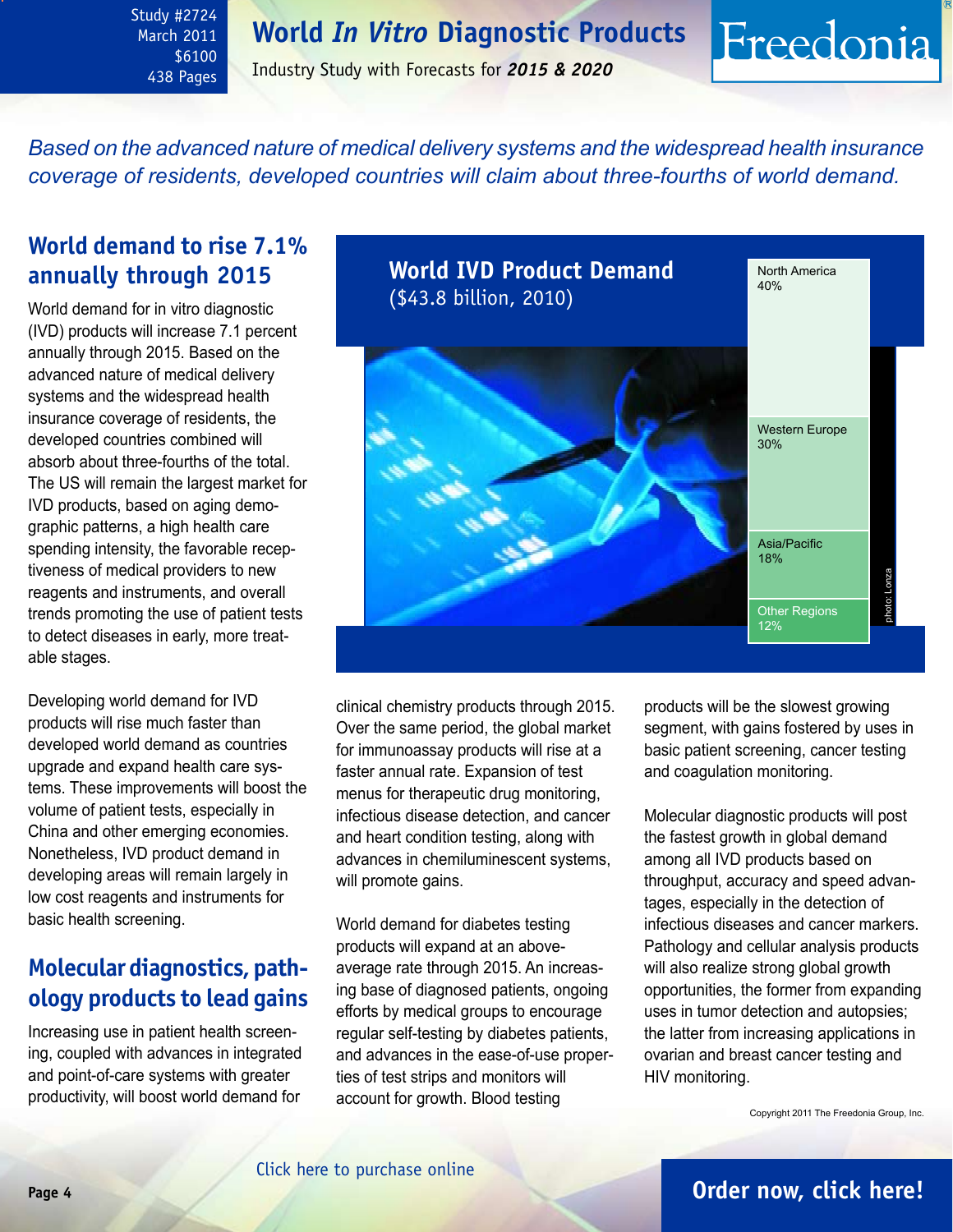March 2011 \$6100 438 Pages

<span id="page-4-0"></span>Study #2724

Industry Study with Forecasts for *2015 & 2020*

# **Sample Text, Table & Chart**

# **TABLE VI-6 CHINA: IVD PRODUCT DEMAND**

**(million dollars)**

Freedonia

### **asia/pacific**

#### **China: IVD Product Demand**

Total IVD product demand in China will increase

**sample text**

in 2015. The improving availal Blood Testing and are services will underlie the ra value of Ivolceular and. China's hospital admission, outpatients of  $\frac{1}{2}$ ting rates will rise as the health itals will continue to dominat cluding IVD testing, in China. st doctors. The country lacks

network of outpatient facilities and physicians' offices. dents must usually go to the hospital to receive diagnos

Due to persisting imbalances in the distribution of resources, China's per capita consumption of IVD prod below the Asia/Pacific average through 2015. Moreover, remain concentrated in commodity-based reagents and

only a small percentage of residents have access to advanced testing procedures. The country's demand for higher value-added IVD products, such as molecular diagnostic assays and systems, will remain small, at least in the near term.

China is emerging as a leading worldwide producer of IVD products. Most major industry competitors, including Beckman Coulter, Becton Dickinson, Johnson & Johnson, Roche and Siemens Healthcare Diagnostics, conduct manufacturing operations in the country through subsidiaries, joint ventures and/or outsourcing agreements.

China will account for the second-largest global value of I shipments or \$4.5 billion, lagging only the United States a ing a trade surplus of \$870 million.





#### [Click here to purchase online](http://www.freedoniagroup.com/DocumentDetails.aspx?Referrerid=FM-Bro&StudyID=2724)

# **Page 5 [Order now, click here!](#page-6-0)**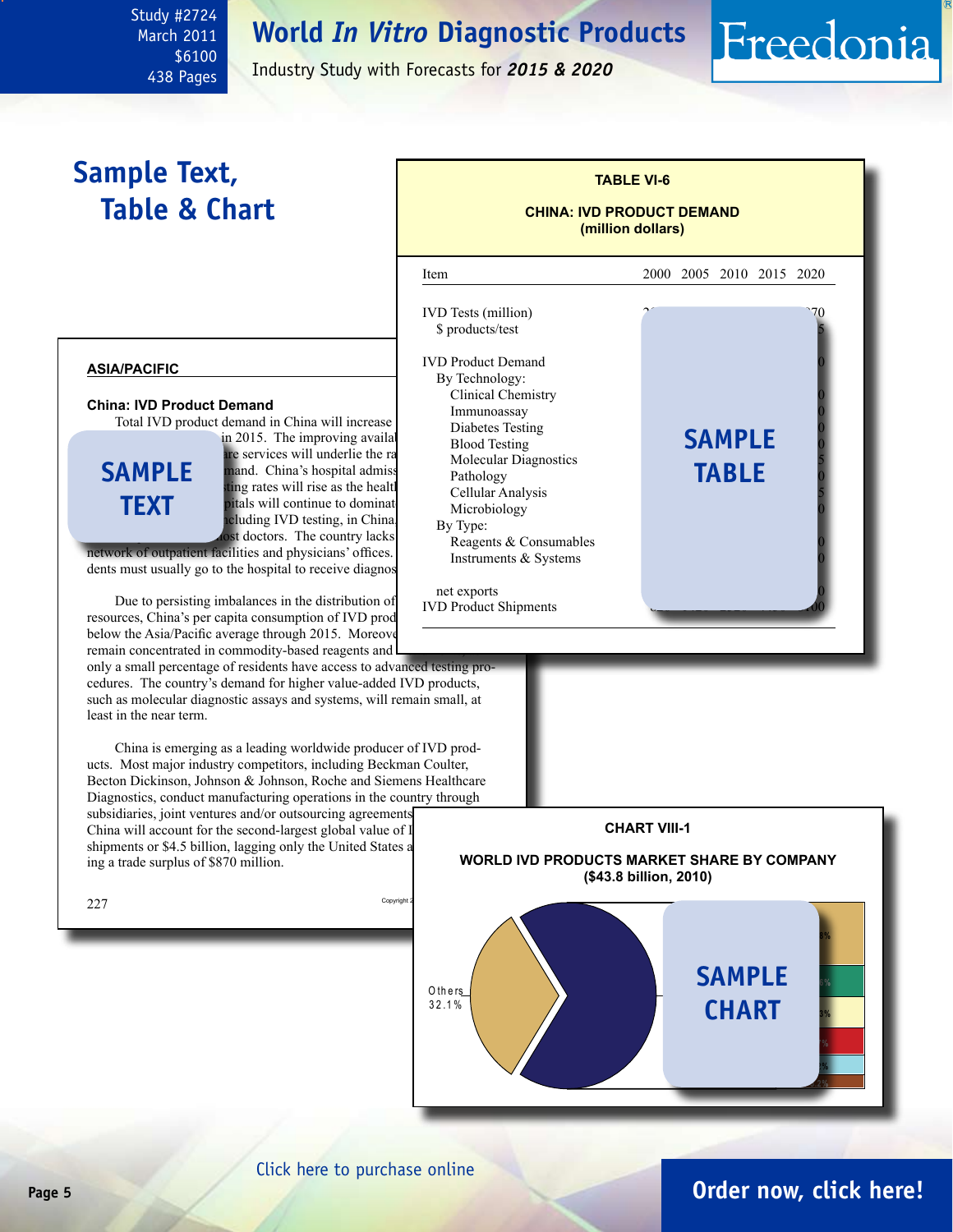<span id="page-5-0"></span>Study #2724 March 2011 \$6100 438 Pages

Industry Study with Forecasts for *2015 & 2020*

# **Sample Profile, Table & Forecast**

#### **COMPANY PROFILES**

**Affymetrix Incorporated** 3420 Central Expressway Santa Clara, CA 95051 408-731-5000 http://www.affymetrix.com

Revenues<sup>1</sup> Geograph<br>26%, Japa  $26\%$ , Japan  $\epsilon$  and  $\epsilon$ <sup>26%, Japa</sup> **SAMPI** 

Key Products: **PROFILE** and spines application

ing, analyzing and managing complex genetic information biomedical research and clinical health care applications.

ny's products and services are used by pharmaceutical, biotechnology, agrochemical, diagnostics and consumer products companies, as well as academic research centers, government research laboratories, private foundations and clinical reference laboratories in North America, Europe and the Asia/Pacific region.

Affymetrix participates in the world in vitro diagnostic industry through the production of microarray systems for molecular diagnostic applications. The Company's microarray systems, which are marketed primarily under the GENECHIP brand name, are used for gene expression and genotyping analysis for diagnostic and other applications. These systems are composed of disposable DNA probe arrays, reagents for use with the probe arrays, a scanner and other instruments for processing the probe arrays, and related software for analyzing and managing genomic and genetic information.

| 326 | Copyright 2011 The Freedonia Group, Inc. |
|-----|------------------------------------------|
|     |                                          |

| "China will continue to experience rapid    |
|---------------------------------------------|
| growth in health care spending over the     |
| long term as the population ages and        |
| qovernment reforms improve the avail-       |
| ability of basic and medical treatment.     |
| Through 2015, total health expenditures     |
| will increase over eleven percent annually  |
| to \$970 billion, or over \$700 per capita. |
| Beyond growth, outlays for medical          |
| products and services will be allocated     |
| more efficiently and effectively than in    |
| the past."                                  |
|                                             |

--Section VI, pg. 225

### **CHINA: HEALTH CARE INDICATORS**

Freedonia

**TABLE VI-5**



# **Page 6 [Order now, click here!](#page-6-0)**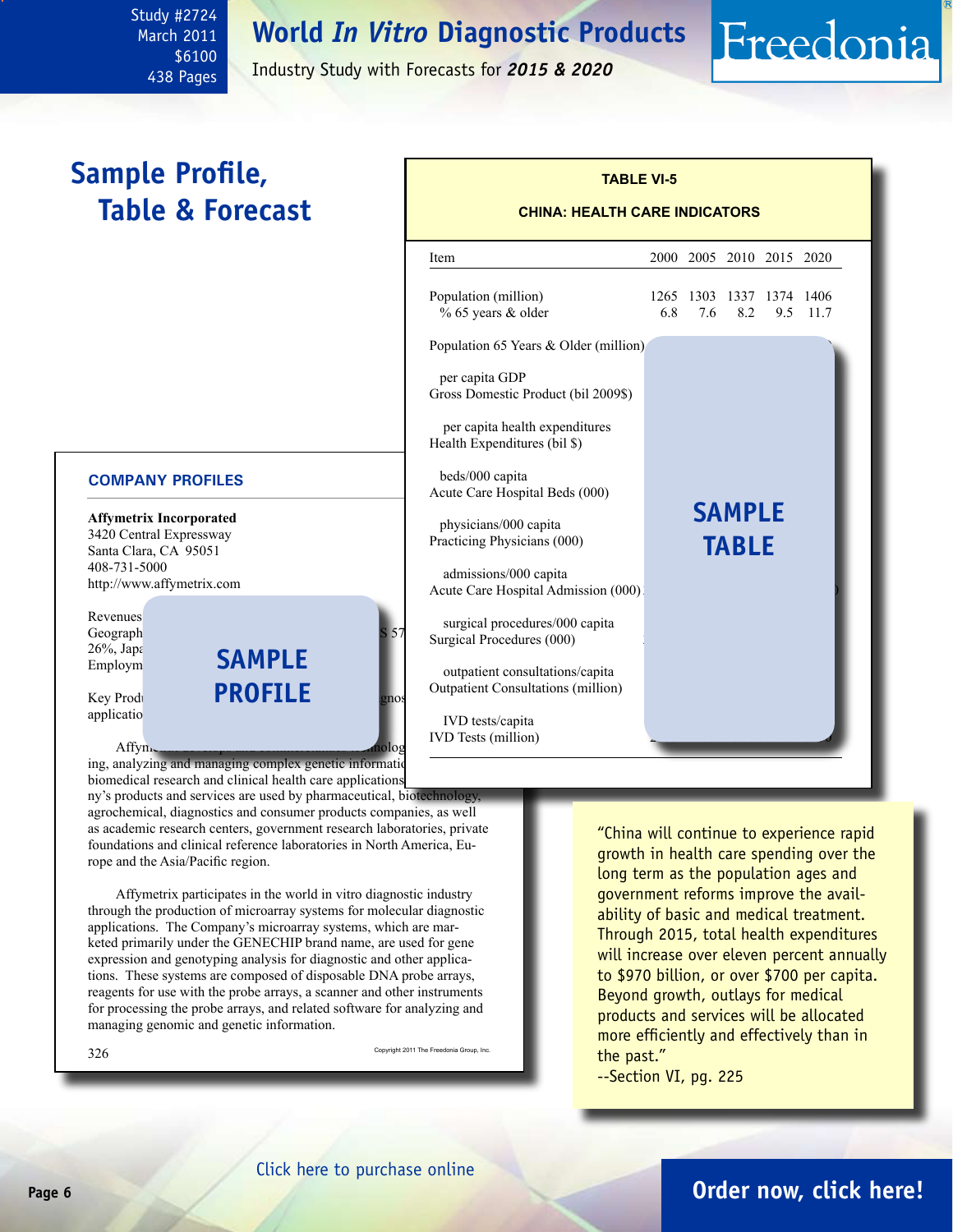# <span id="page-6-0"></span>**ORDER INFORMATION**

**Five Convenient Ways to Order**

INDUSTRY MARKET RESEARCH FOR BUSINESS LEADERS, STRATEGISTS, DECISION MAKERS

# Freedonia

**ONLINE: [www.freedoniagroup.com](http://www.freedoniagroup.com/DocumentDetails.aspx?Referrerid=FM-Bro&StudyID=2724)**

**MAIL: Print out and complete the order form and send to The Freedonia Group (see address at the bottom of this form)**

**PHONE: Call toll free, 800.927.5900 (US) or +1 440.684.9600**

**FAX: +1 440.646.0484 (US)**

**EMAIL: [info@freedoniagroup.com](mailto:info@freedoniagroup.com)**

#### **Free Handling & Shipping**

**There is NO charge for handling or UPS shipping in the US. Expect delivery in 3 to 5 business days. Outside the US, Freedonia provides free airmail service. Express delivery is available at cost.**

#### **Orders Outside of the US**

**Checks must be made payable in US funds, drawn against a US bank and mailed directly to The Freedonia Group. For wire transfers please contact our customer service department at info@ freedoniagroup.com. Credit cards accepted.**

#### **Credit Card Orders**

**For convenience, Freedonia accepts American Express, MasterCard or Visa. Credit card purchases must include account number, expiration date and authorized signature.**

#### **Save 15%**

**If you order three (3) different titles at the same time, you can receive a 15% discount. If your order is accompanied by a check or wire transfer, you may take a 5% cash discount (discounts do not apply to Corporate Use Licenses).**

#### **Corporate Use License**

**Now every decision maker in your organization can act on the key intelligence found in all Freedonia studies. For an additional \$2600, companies receive unlimited use of an electronic version (PDF) of the study. Place it on your intranet, e-mail it to coworkers around the world, or print it as many times as you like,** 

### [Click here to learn more about](http://www.freedoniagroup.com/pdf/FreedoniaCULBro.pdf)  [the Corporate Use License](http://www.freedoniagroup.com/pdf/FreedoniaCULBro.pdf)

| <b>ORDER FORM</b><br><b>F-WEB.-2724</b>                                                                                                               | Name experience and the second contract of the second contract of the second contract of the second contract of the second contract of the second contract of the second contract of the second contract of the second contrac      |
|-------------------------------------------------------------------------------------------------------------------------------------------------------|-------------------------------------------------------------------------------------------------------------------------------------------------------------------------------------------------------------------------------------|
|                                                                                                                                                       |                                                                                                                                                                                                                                     |
| World <i>In Vitro</i> Diagnostic Products \$6100                                                                                                      |                                                                                                                                                                                                                                     |
|                                                                                                                                                       |                                                                                                                                                                                                                                     |
| $+$ \$2600<br>Corporate Use License (add to study price) *<br>$\Box$                                                                                  |                                                                                                                                                                                                                                     |
| Additional Print Copies @ \$600 each *                                                                                                                |                                                                                                                                                                                                                                     |
| Total (including selected option) \$                                                                                                                  |                                                                                                                                                                                                                                     |
| □ Enclosed is my check (5% discount) drawn on a US bank and payable to<br>The Freedonia Group, Inc., in US funds (Ohio residents add 7.75% sales tax) | (No PO Box please)                                                                                                                                                                                                                  |
| □ Bill my company □ American Express □ MasterCard □ Visa                                                                                              |                                                                                                                                                                                                                                     |
| MМ<br>YY                                                                                                                                              | Country <u>example</u> and the country of the country of the country of the country of the country of the country of the country of the country of the country of the country of the country of the country of the country of the c |
| Credit Card #<br><b>Expiration Date</b>                                                                                                               |                                                                                                                                                                                                                                     |
|                                                                                                                                                       | Email<br><u> 1980 - Jan Samuel Barbara, margaret eta idazlea (h. 1980).</u>                                                                                                                                                         |

**\* Please check appropriate option and sign below to order an electronic version of the study.**

#### **Corporate Use License Agreement**

**The above captioned study may be stored on the company's intranet or shared directory, available to company employees. Copies of the study may be made, but the undersigned represents that distribution of the study will be limited to employees of the company.**

#### **Individual Use License Agreement**

**The undersigned hereby represents that the above captioned study will be used by only \_\_\_ individual(s) who are employees of the company and that the study will not be loaded on a network for multiple users. In the event that usage of the study changes, the Company will promptly notify Freedonia of such change and will pay to Freedonia the appropriate fee based on Freedonia's standard fee schedule then in effect. Note: Entire company corporate use license, add \$2600; one additional user, add \$600; two additional users, add \$1200; three additional users, add \$1800.**

**Signature Signature**

**The Freedonia Group, Inc. 767 Beta Drive • Cleveland, OH • 44143-2326 • USA • [Web site: www.freedoniagroup.com](http://www.freedoniagroup.com/Home.aspx?ReferrerId=FM-Bro) Tel US: 800.927.5900 or +1 440.684.9600 • Fax: +1 440.646.0484 • [e-mail: info@freedoniagroup.com](mailto:info@freedoniagroup.com)**